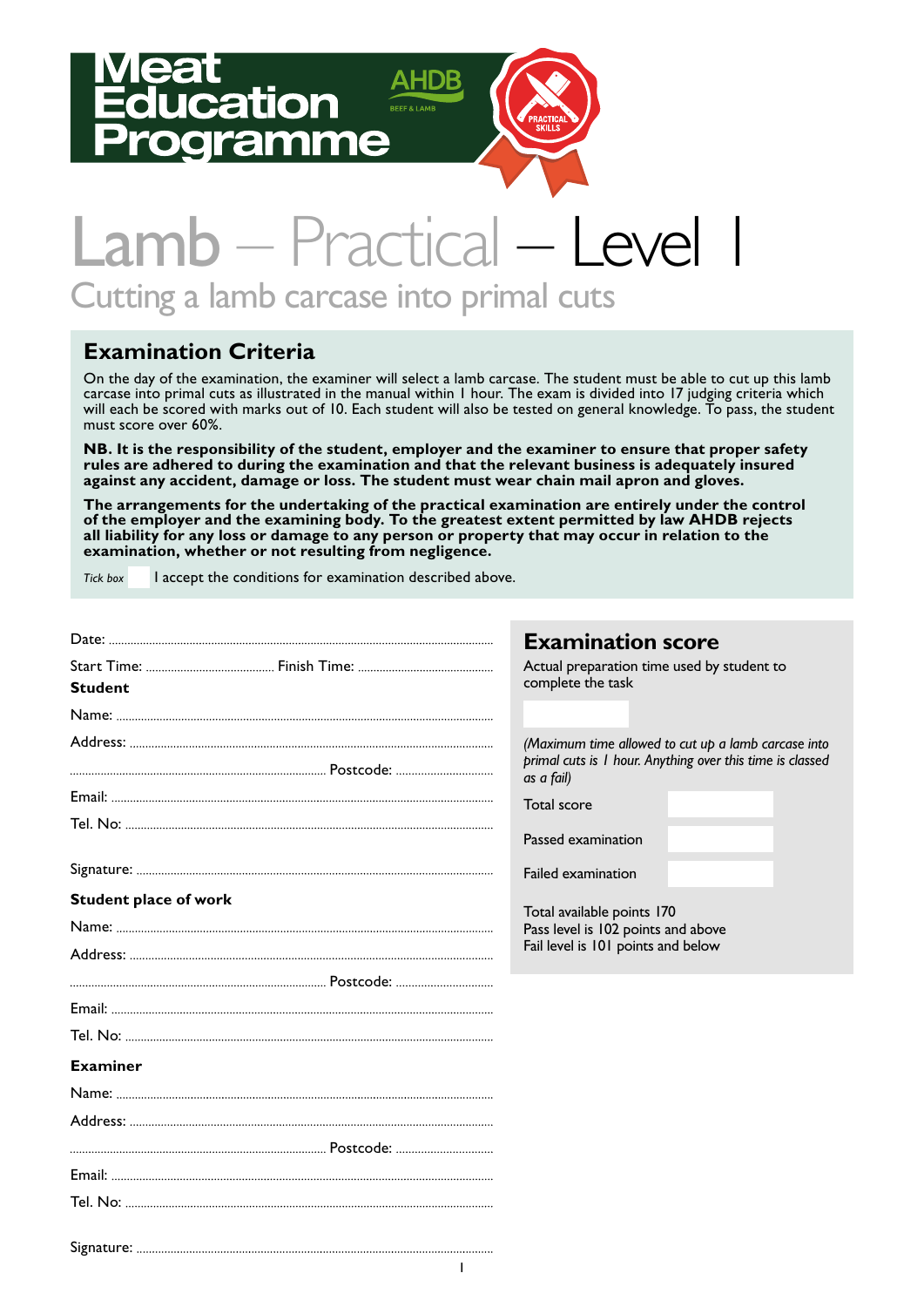# Score Sheet

#### **Short Fore**

1. Removal of the short fore from the carcase between the 6th and 7th rib. Splitting the short fore into two single fores.

| Poor |  |  |  |  | <b>Very Good</b> |
|------|--|--|--|--|------------------|
|      |  |  |  |  |                  |
|      |  |  |  |  |                  |
|      |  |  |  |  |                  |
|      |  |  |  |  |                  |

2. Starting with the single forequarter, sheet bone the breast, ribs, back and neck bones without cutting into underlying muscles. Removal of backstrap and excess fat.

| Poor |  |  |  |  | <b>Very Good</b> |
|------|--|--|--|--|------------------|
|      |  |  |  |  |                  |
|      |  |  |  |  |                  |
|      |  |  |  |  |                  |

3. Removal of neck fillet.

| Poor |  |  |  |  | <b>Very Good</b> |
|------|--|--|--|--|------------------|
|      |  |  |  |  |                  |
|      |  |  |  |  |                  |
|      |  |  |  |  |                  |
|      |  |  |  |  |                  |

4. Presentation of the neck fillet and traditional shoulder.

| Poor |  |  |  |  | <b>Very Good</b> |
|------|--|--|--|--|------------------|
|      |  |  |  |  |                  |
|      |  |  |  |  |                  |
|      |  |  |  |  |                  |
|      |  |  |  |  |                  |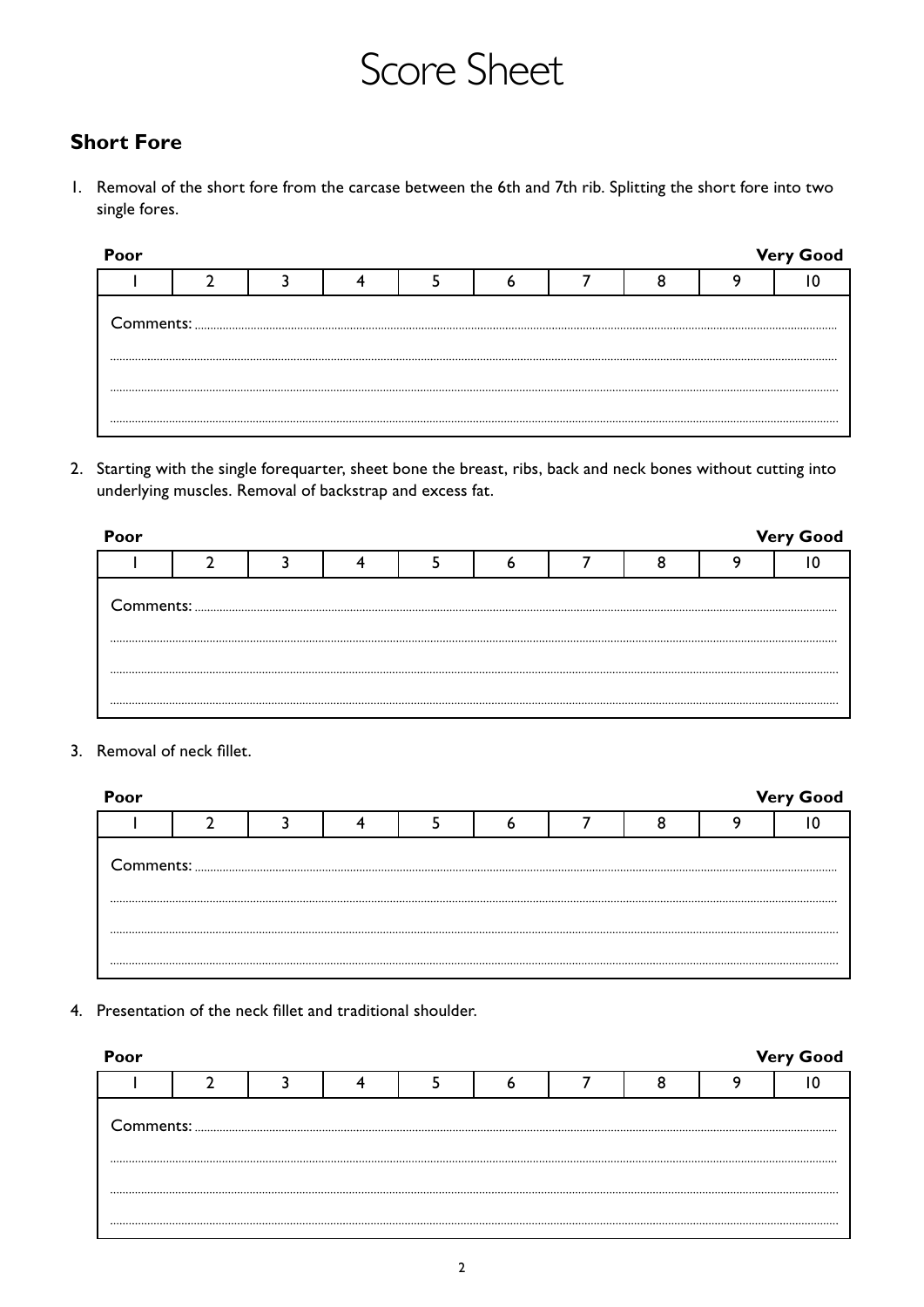## **Legs with chumps**

5. Removal of the legs with chumps by cutting and sawing through the cartilage between the last two vertebrae.

| Poor |  |  |  |  | <b>Very Good</b> |
|------|--|--|--|--|------------------|
|      |  |  |  |  |                  |
|      |  |  |  |  |                  |
|      |  |  |  |  |                  |
|      |  |  |  |  |                  |

6. Separate the legs by sawing through the lumbar vertebrae and tail bones.

| Poor |  |  |  |  | <b>Very Good</b> |
|------|--|--|--|--|------------------|
|      |  |  |  |  |                  |
|      |  |  |  |  |                  |
|      |  |  |  |  |                  |
|      |  |  |  |  |                  |

#### 7. Removal of the chump.

| Poor |  |  |  |  | <b>Very Good</b> |
|------|--|--|--|--|------------------|
|      |  |  |  |  |                  |
|      |  |  |  |  |                  |
|      |  |  |  |  |                  |
|      |  |  |  |  |                  |

8. Presentation of the chump and the leg without chump.

| Poor                                                                                                                                                                                                                                                                                                                                                                                                                                                                                              |  |  |  |  |  |  |  |  | <b>Very Good</b> |  |  |
|---------------------------------------------------------------------------------------------------------------------------------------------------------------------------------------------------------------------------------------------------------------------------------------------------------------------------------------------------------------------------------------------------------------------------------------------------------------------------------------------------|--|--|--|--|--|--|--|--|------------------|--|--|
|                                                                                                                                                                                                                                                                                                                                                                                                                                                                                                   |  |  |  |  |  |  |  |  |                  |  |  |
| ${\small \begin{minipage}{14cm} \begin{tabular}{ c c c c c } \hline \textbf{Comments:} & \textbf{\textit{3}} & \textbf{\textit{5}} & \textbf{\textit{6}} & \textbf{\textit{7}} & \textbf{\textit{8}} & \textbf{\textit{8}} & \textbf{\textit{9}} & \textbf{\textit{1}} & \textbf{\textit{1}} & \textbf{\textit{1}} & \textbf{\textit{1}} & \textbf{\textit{1}} & \textbf{\textit{1}} & \textbf{\textit{1}} & \textbf{\textit{1}} & \textbf{\textit{1}} & \textbf{\textit{1}} & \textbf{\textit{1$ |  |  |  |  |  |  |  |  |                  |  |  |
|                                                                                                                                                                                                                                                                                                                                                                                                                                                                                                   |  |  |  |  |  |  |  |  |                  |  |  |
|                                                                                                                                                                                                                                                                                                                                                                                                                                                                                                   |  |  |  |  |  |  |  |  |                  |  |  |
|                                                                                                                                                                                                                                                                                                                                                                                                                                                                                                   |  |  |  |  |  |  |  |  |                  |  |  |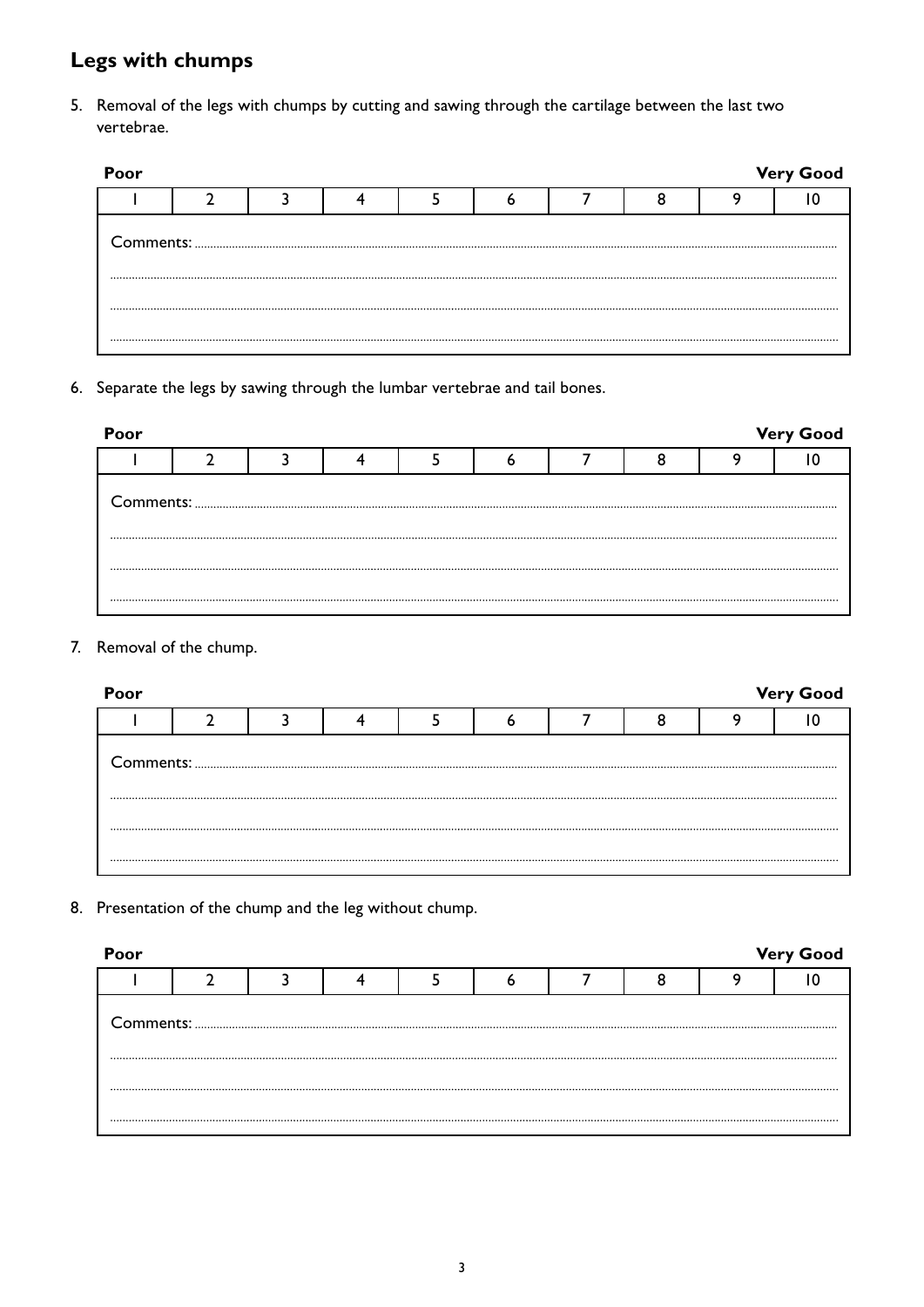#### **Middle**

9. Removal of the breast flanks a distance equal to  $1\frac{1}{2}$  times the length of the eye muscle.

| Poor |  |  |  |  |  |  |  |  | <b>Very Good</b> |  |  |
|------|--|--|--|--|--|--|--|--|------------------|--|--|
|      |  |  |  |  |  |  |  |  |                  |  |  |
|      |  |  |  |  |  |  |  |  |                  |  |  |
|      |  |  |  |  |  |  |  |  |                  |  |  |
|      |  |  |  |  |  |  |  |  |                  |  |  |
|      |  |  |  |  |  |  |  |  |                  |  |  |

10. Saw through the middle of the back bones to produce single loins.

| Poor |  |  |  |  | <b>Very Good</b> |
|------|--|--|--|--|------------------|
|      |  |  |  |  |                  |
|      |  |  |  |  |                  |
|      |  |  |  |  |                  |
|      |  |  |  |  |                  |

11. Presentation of Breasts – square cut and loins without chumps.

| Poor                                                                                                                                                                                                                                                                                                                                                                                                                                              |  |  |  |  |  |  |  |  | <b>Very Good</b> |  |
|---------------------------------------------------------------------------------------------------------------------------------------------------------------------------------------------------------------------------------------------------------------------------------------------------------------------------------------------------------------------------------------------------------------------------------------------------|--|--|--|--|--|--|--|--|------------------|--|
|                                                                                                                                                                                                                                                                                                                                                                                                                                                   |  |  |  |  |  |  |  |  |                  |  |
| ${\small \begin{minipage}{14cm} \begin{tabular}{l} \textbf{Comments:} \end{tabular} \end{minipage}} \begin{minipage}{0.99\textwidth} \begin{tabular}{l} \textbf{1} & \textbf{2} & \textbf{3} & \textbf{4} & \textbf{5} & \textbf{5} & \textbf{6} & \textbf{7} & \textbf{8} & \textbf{9} & \textbf{10} & \textbf{10} & \textbf{10} & \textbf{10} & \textbf{10} & \textbf{10} & \textbf{10} & \textbf{10} & \textbf{10} & \textbf{10} & \textbf{10$ |  |  |  |  |  |  |  |  |                  |  |
|                                                                                                                                                                                                                                                                                                                                                                                                                                                   |  |  |  |  |  |  |  |  |                  |  |
|                                                                                                                                                                                                                                                                                                                                                                                                                                                   |  |  |  |  |  |  |  |  |                  |  |

12. Overall ability, skill level, hygiene and tidiness.

| <b>Very Good</b><br>Poor |  |  |  |  |  |  |  |  |  |  |
|--------------------------|--|--|--|--|--|--|--|--|--|--|
|                          |  |  |  |  |  |  |  |  |  |  |
|                          |  |  |  |  |  |  |  |  |  |  |
|                          |  |  |  |  |  |  |  |  |  |  |
|                          |  |  |  |  |  |  |  |  |  |  |
|                          |  |  |  |  |  |  |  |  |  |  |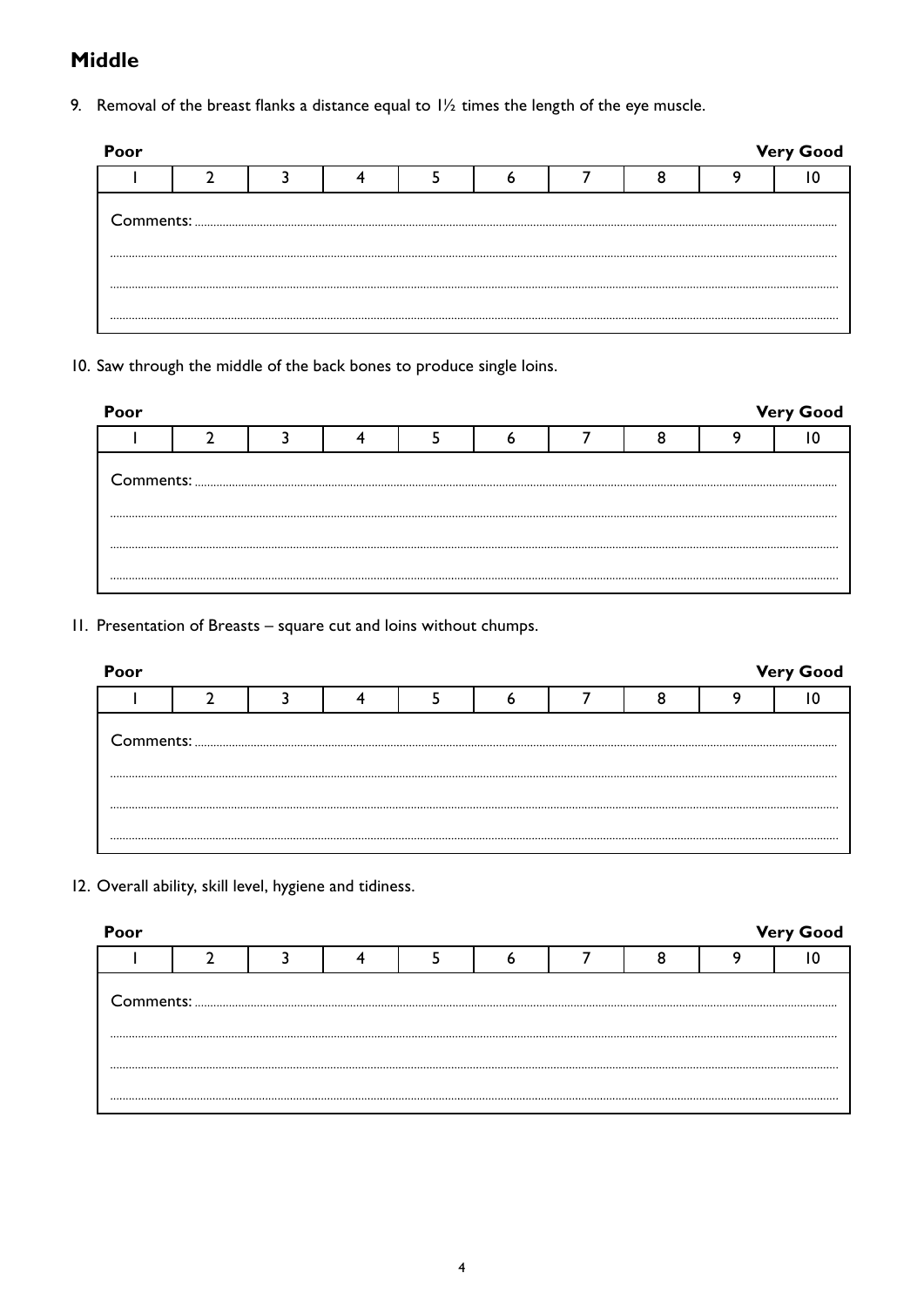### **General knowledge marking form**

13. We assess 2 things with carcase classification, what are they?

| Poor |  |  |  |  | <b>Very Good</b> |
|------|--|--|--|--|------------------|
|      |  |  |  |  |                  |
|      |  |  |  |  |                  |
|      |  |  |  |  |                  |

14. With carcase classification what do the numbers 1-5 describe.

| Poor |  |  |  |  | <b>Very Good</b> |
|------|--|--|--|--|------------------|
|      |  |  |  |  |                  |
|      |  |  |  |  |                  |
|      |  |  |  |  |                  |
|      |  |  |  |  |                  |

15. With carcase classification what do the letters EUROP describe.

| Poor |  |  |  |  |  |  |  |  | <b>Very Good</b> |  |
|------|--|--|--|--|--|--|--|--|------------------|--|
|      |  |  |  |  |  |  |  |  |                  |  |
|      |  |  |  |  |  |  |  |  |                  |  |
|      |  |  |  |  |  |  |  |  |                  |  |

16. Ability to name the prepared primal cuts.

| Poor<br><b>Very Good</b> |  |  |  |  |  |  |  |  |  |  |
|--------------------------|--|--|--|--|--|--|--|--|--|--|
|                          |  |  |  |  |  |  |  |  |  |  |
|                          |  |  |  |  |  |  |  |  |  |  |
|                          |  |  |  |  |  |  |  |  |  |  |
|                          |  |  |  |  |  |  |  |  |  |  |
|                          |  |  |  |  |  |  |  |  |  |  |